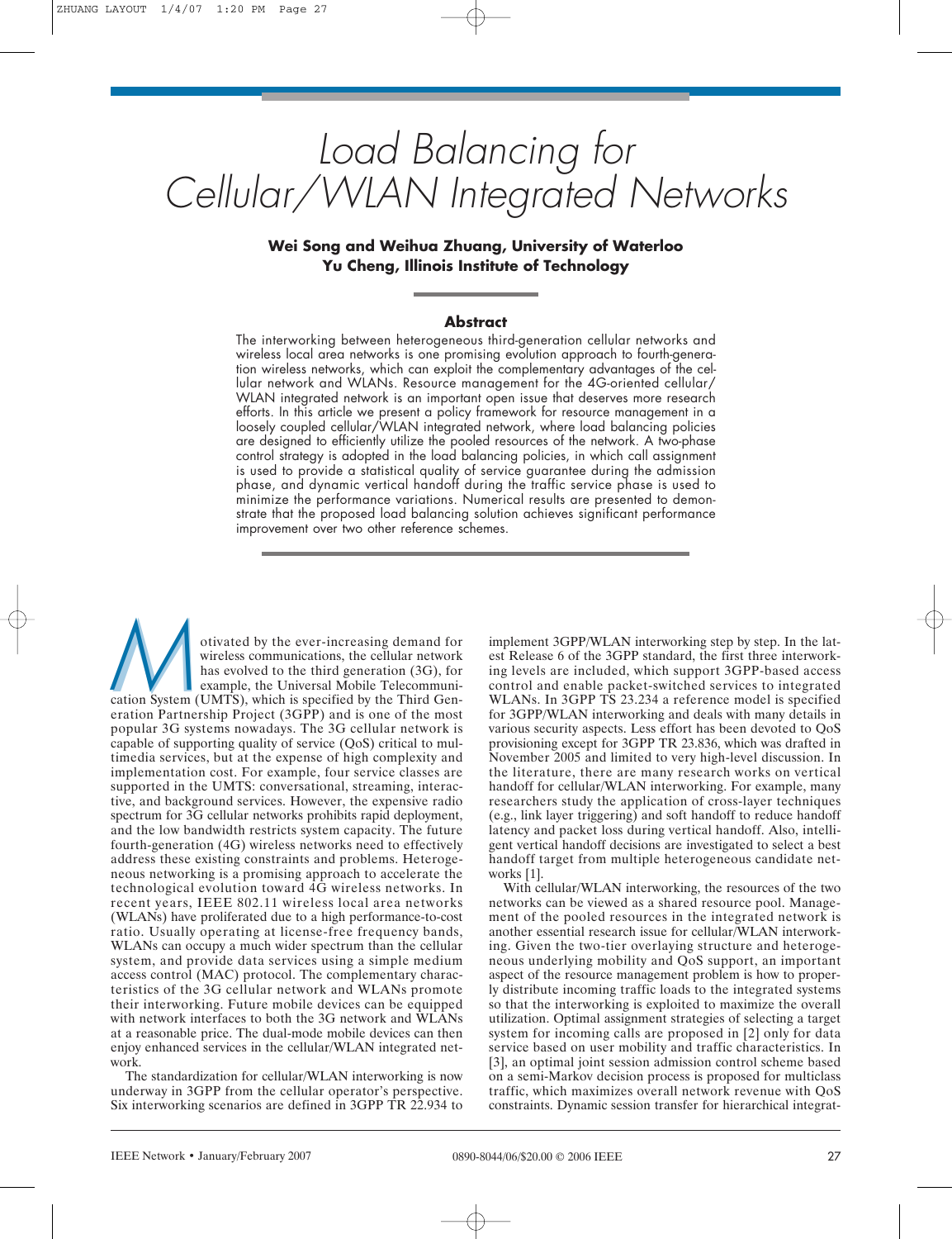ed networks is studied in [4] as an analog to the task migration in distributed operating systems. In this study we aim to develop a more comprehensive solution to the resource management problem in order to balance multiservice traffic loads over integrated cellular and WLAN systems. We take into account more implementation-specific aspects, and more details of practical cellular and WLAN systems. A policybased resource management framework is developed to implement the load balancing policies. First, multiservice incoming calls are properly distributed to the cellular network and WLAN by admission control. Further, the traffic loads are dynamically transferred between the two networks via vertical handoff when a user moves within the overlaying area served by both the cellular network and WLAN. The load sharing problem for cellular/WLAN interworking involves the dynamics of both integrated systems, which is very complex, particularly for a multiservice scenario. In [5] we analyzed the impact of various user mobility and traffic parameters on system utilization. Here, we further consider dynamic vertical handoffs within the WLAN, which are not only triggered by user mobility but also by network states.

The remainder of the article is organized as follows. The system model of the cellular/WLAN integrated network, which adopts a loosely coupled interworking architecture and a policy-based resource management framework, is presented. We elaborate the load balancing policies via admission control and vertical handoff, and then discuss the performance evaluation and numerical results. Conclusions and further work are given in the final section.

# System Model

Cellular/WLAN interworking can take good advantage of their complementary characteristics and provide enhanced services to mobile users. According to the interdependence of the two networks, the integration can have a relatively tight or loose coupling architecture. The cellular/WLAN interworking can be very tight with integration at the access network (AN) or less tight with integration in the core networks (CNs). The interworking is even looser when the two networks are integrated beyond the core networks and usually through an external Internet Protocol (IP) network. The loosely coupled architecture enables independent deployment of the two networks and usually follows standard mechanisms in the IP community, such as the Mobile IP for mobility management and the authentication, authorization, and accounting (AAA) framework for user access control. However, the loosely coupled architecture is relatively inefficient because of the long signaling path, redundant processing in the two networks, and the large number of network elements involved for management operations. Extra mechanisms are needed to overcome this inefficiency, for example, by adopting cross-layer techniques and context management. On the other hand, tight integration induces higher implementation complexity, since the WLAN needs to have a compatible interface to the cellular core network and even to the cellular radio access network. Nonetheless, since cellular-like operations are followed in the tightly coupled network, efficient management is achievable.

In fact, interworking is only an interim solution. It is expected that the future wireless network would be a converged network, in which a common IP-based core network is shared by a variety of access networks [6]. The access technology-specific functions only propagate up to the gateway to the core network. As such, the access heterogeneity terminates within the access network, and homogeneous management is provided for mobility, security, and QoS. Although

heterogeneous systems in the future converged network will share a common core network similar to the cellular/WLAN tight coupling, the shared core network is not necessarily the cellular core network as in the tightly coupled interworking architecture, but may be a separate IP backbone network. The evolution of both the cellular network and WLANs is consistent with the *all-IP* direction. Since the WLAN is designed to be a wireless extension of the wired Ethernet, only the physical-layer and link-layer specifications are defined in WLAN standards. It is a natural choice for the WLAN to adopt IP-based protocols for higher-layer operations. The 3G cellular network is also evolving toward the all-IP network. Many IP-based technologies such as the Mobile IP and AAA framework are introduced into the cellular core network, which functions more and more similarly to an IP backbone.

### Loosely Coupled Interworking Architecture

With the converging trend of wireless networks, the interworking system model should target future converged networks. Considering the advantages of independent deployment and implementation flexibility, loose coupling is adopted in this study to integrate the cellular network and WLANs via an external IP-based core network. As such, the resource management discussed in this article can be extended to future converged wireless networks with a common IP-based core network for heterogeneous access networks.

Based on the reference model in 3GPP TS 23.234 and the gateway approach in [7], we consider a cellular/WLAN interworking architecture as illustrated in Fig. 1. The UMTS system is taken as an example of the cellular network for the interworking. The mobile users roaming in the integrated network may subscribe to the cellular network, the WLAN, or both networks. According to the subscription, the mobile users can be authenticated and authorized by the AAA server in their home network before they can access the services. For example, for a 3G subscriber who roams into the WLAN, the authentication request can be relayed by the WLAN AAA server/proxy to its home network (the 3G network), which performs the authentication with the aid of the home subscriber server (HSS). On the other hand, mobility management between the cellular network and WLAN can be supported by introducing Mobile IP functionality into the cellular core network. As defined in 3GPP TR 22.934, for interworking level 3 and beyond, the 3G packet-switched services are accessible from WLANs. For example, by incorporating WLAN access gateway (WAG) and packet data gateway (PDG), WLAN users can access 3G-specific services in the IP multimedia subsystem (IMS). Other external IP networks such as the public Internet also become accessible through the 3G network similarly in addition to direct IP access from the WLAN. Therefore, the gateway routers, such as the gateway general packet radio service (GPRS) support node (GGSN) and PDG, should be equipped with home agent (HA) and foreign agent (FA) functions.

### Policy-Based Resource Management

A policy-based approach is increasingly popular for network management with the merits of flexibility and scalability. The service QoS requirements and details of network configuration are decoupled to facilitate dynamic control. The Internet Engineering Task Force (IETF) has defined a policy-based management framework [8], which has been adapted and introduced in the QoS architecture of UMTS systems [9]. The adaptive and decoupling properties of the policy framework can properly address the challenges posed by the inherent heterogeneity of cellular/WLAN integrated networks.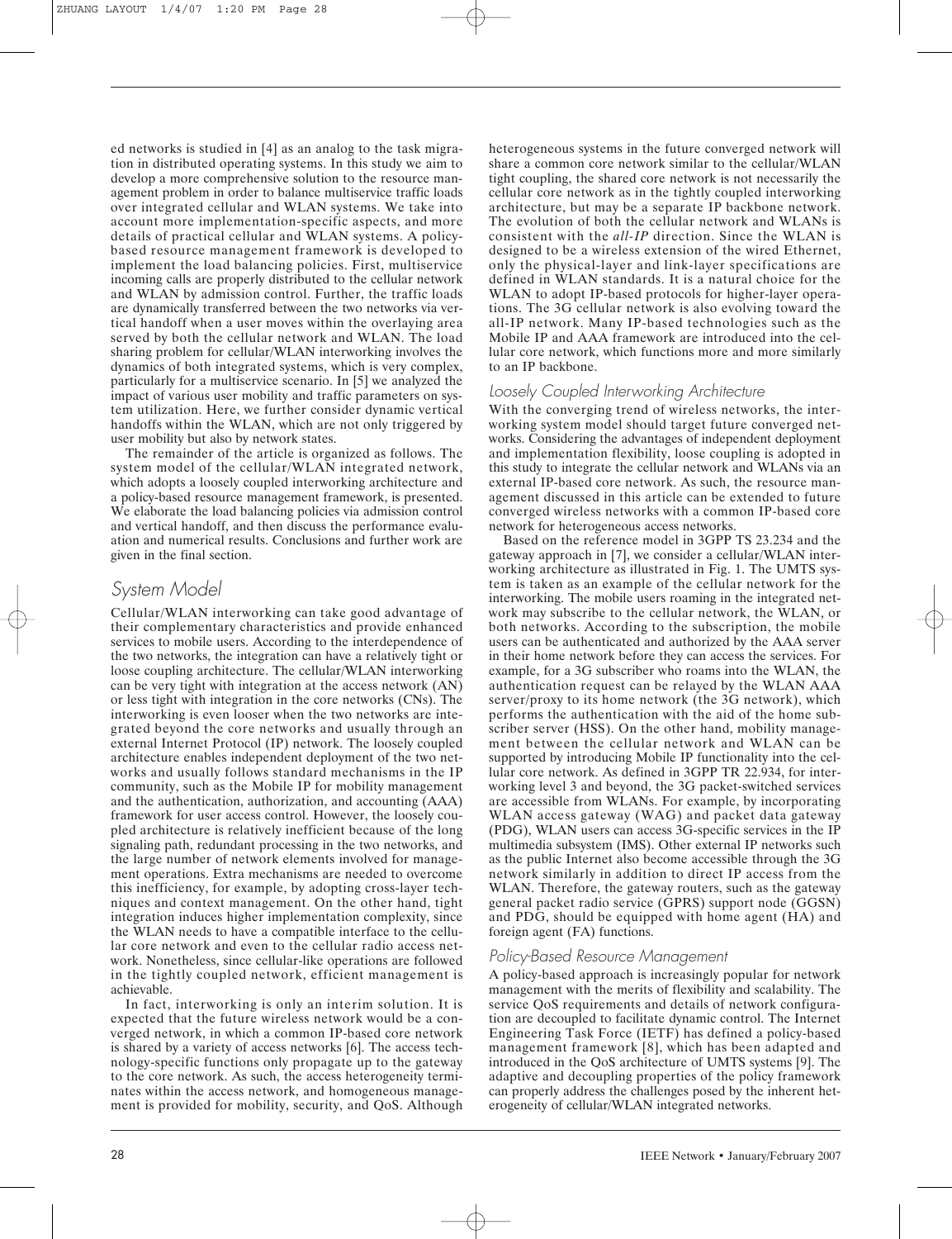In this study we consider a policybased framework for resource management in the cellular/ WLAN integrated network, as shown in Fig. 2, which extends the policy architecture for call admission control and handoff management presented in [10]. Within the policy framework, the policy components can be implemented as logical entities at the mobile terminal (MT), the radio network controller (RNC) of the UMTS network, and the access point (AP) of the WLAN shown in Fig. 1. When a policy event is triggered, an entity called a policy decision point (PDP) retrieves corresponding policy rules from the *policy repository* to make a policy decision. The policy events registered at the MT and networks are different but correlated. Consistency among the corresponding policy repositories needs to be maintained via service level agreement (SLA) negotiation. Then the decision is transformed into configuration actions, which are sent to the entity called the policy execution point (PEP). The PEP executes these actions in response to the triggered policy event. Note that the policy-based management at both networks operates in a distributed manner. That is, the policy decision and execution are performed separately in each network, although network information is exchanged by proper signaling and taken into account when making a decision. Equipped with dual network interfaces, the MT can act as a relay node

隱 IP multimedia Internet PSTN PDG  $\equiv$  [ GGSN UMTS PS core network UMTS CS 3G AAA core network server/proxy HSS SGSN WLAN AAA WAG Gateway RNC IP backbone L I 一日 Node B AP PDG: Packet data gateway WAG: Wireless access gateway PSTN: Public switched telephone network RNC: Radio network controller PS: Packet-switched CS: Circuit-switched GGSN: Gateway GPRS support bode SGSN: Serving GPRS support node

**■** Figure 1. *The loosely coupled UMTS/WLAN interworking architecture.*

between the cellular network and WLAN. This management framework matches well the loosely coupled architecture in Fig. 1.

# Load Balancing by Admission Control and Vertical Handoff

In the cellular/WLAN integrated network, the cellular network provides ubiquitous coverage, while the WLANs are deployed disjointly in hotspot areas. In the area with WLAN coverage (referred to as *double coverage area* below), access to both the cellular network and WLAN is available, while there are also service areas with only cellular access (referred to as *cellular only areas*). With this two-tier overlaying structure, a new call in the double coverage area can be admitted to either the cell or the WLAN. Moreover, ongoing calls can be dynamically transferred between the cell and the WLAN by vertical handoff, which may not be necessary to maintain a call, but is mainly for load balancing and/or QoS enhancement. The cellular network and WLANs are complementary in QoS provisioning for different services. In the cellular network, the base station controls access to the shared radio link and reserves resources for admitted calls in a cell. This centralized control and reservation-based resource allocation enables fine-grained QoS. On the other hand, the MAC protocol in WLANs is usually a contention-based random access protocol, for example, the distributed coordination function (DCF) of IEEE 802.11. Because of inevitable collisions and backoffs, it is difficult for this type of MAC to support services with strict QoS

requirements such as real-time voice service, although it is efficient in serving bursty data traffic. With this complementary QoS support, when multiple services are considered, the traffic loads of different classes should be properly distributed to the cells and WLANs by admission control and vertical handoff.

As discussed above, the overlaying structure of the cellular/WLAN integrated network results in the network selection problem, which is very challenging and needs to take into account various factors, such as the characteristics of the heterogeneous underlying networks, network condition, service type, user mobility, user preference, and service cost [11]. By combining the factors in different manners, many selection algorithms have been proposed to select a best access network for an incoming service request so that predefined objectives are achieved, such as providing the best performance to the incoming traffic in an efficient and cost-effective manner. Some advanced techniques such as fuzzy logic, analytic hierarchy process (AHP), and grey relational analysis (GRA) [1] are employed to make a best decision. The operational complexity of the decision algorithms introduces some implementation problems and prevents their online application in a highly dynamic network.

To maximize the utilization of the pooled resources in the integrated network, it is necessary to adaptively balance the dynamic multiservice traffic loads over the two networks. A feasible solution to the load balancing problem should well address the traffic dynamics and may need to trade off performance for affordable complexity. Here, we propose a two-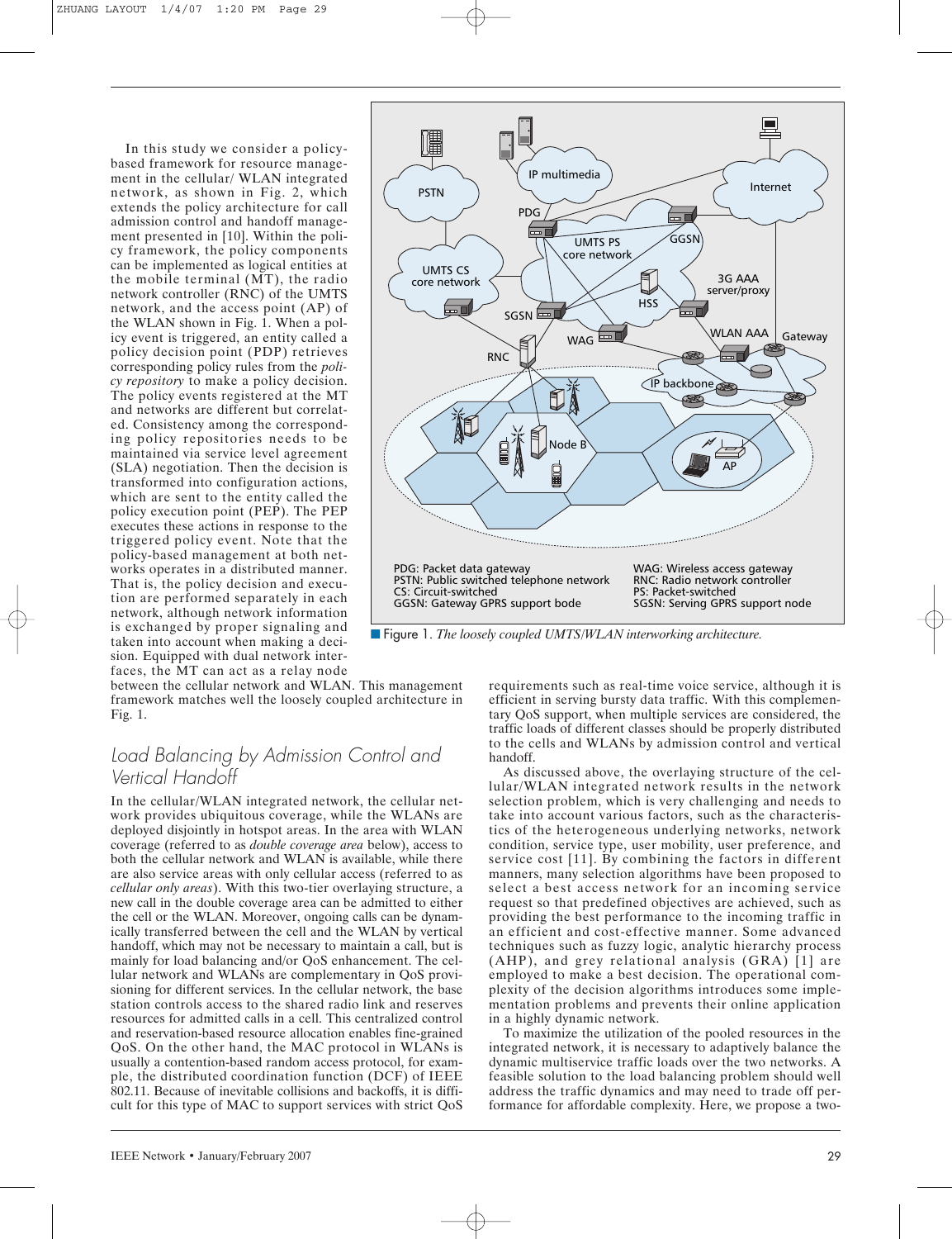

■ **Figure 2.** *The policy-based resource management framework for the cellular/WLAN integrated network.*

phase control strategy for load balancing. First, call arrivals in the overlaying area are directed to a target cell or WLAN based on an assignment probability, which is adapted to traffic and network dynamics. With accurate traffic estimation and performance evaluation, the overall traffic loads can be properly balanced over the two networks, so as to achieve consistent performance across the two networks and ensure QoS satisfaction in a statistic sense. Second, to minimize the performance variations induced by network dynamics and traffic randomness, the complementary nature of the two interworked systems can be exploited by vertical handoff. For example, with observed congestion or severe performance degradation in one network, some ongoing sessions can be handed over to the other network by vertical handoff. In summary, by applying this two-phase strategy, we aim to achieve good load balancing and efficient utilization. Statistic QoS guarantee is provided by call assignment during the admission phase, and performance variations are reduced by dynamic vertical handoff during the traffic lifetime. In the following, we discuss the load balancing policies for voice and data services as an example. Depending on the triggering policy event, the PDP and PEP components interact and collaborate to respond to the incoming policy event, as illustrated in Fig. 3.

## New Call Assignment Policy

As shown in Fig. 3a, triggered by a new call arrival at an MT, the new call assignment policy is referred to for a policy decision on the target network to admit the new call. Depending on the service type of the incoming call, a voice (data) call is directed to the cell with a probability  $\theta_{v}^{c}(\theta_{d}^{c})$  and to the WLAN with a probability  $\hat{\theta}_{v}^{w} = 1 - \theta_{v}^{c} (\theta_{d}^{w} = 1 - \theta_{d}^{c})$ . The parameters  $\theta_v^c$  and  $\theta_d^c$  (or  $\theta_v^w$  and  $\theta_d^w$ ) are determined based on traffic load estimation from previous measurements and need to be dynamically adapted to load variations. The contentionbased resource sharing in WLANs results in different QoS support for real-time voice service and delay-insensitive data service with different traffic characteristics. To ensure that the WLAN operates at its efficient states and complements the cellular network effectively, the resource should be properly shared between the voice and data traffic by controlling the admission. In [12] we propose a QoS evaluation approach for voice and data services in a cellular/WLAN interworking scenario, based on which the parameters  $\theta_0^c$  and  $\theta_d^c$  can be determined for an estimated load. Once the policy decision is made based on the assignment probabilities, the PEP at the MT sends admission request to the target network, which triggers the event involving the call admission policy at the network PDP.

## Call Admission Policy

Triggered by the event of a call admission request, the call admission policy at the network PDP is referred to for a decision. In order to bound the delay for voice service and guarantee the throughput for data service, it is necessary to restrict the numbers of voice and data calls admitted in the cell and WLAN. There have been extensive works on admission control schemes for the cellular network and WLANs. The admission region is usually defined by a set of vectors  $(N_v, N_d)$ , which respectively denote the maximum numbers of voice and data calls simultaneously carried by the network with QoS guarantee. Given the system bandwidth, the admission region can be derived for an offered traffic load to the network and needs to be dynamically adjusted with traffic load changes. In the cellular/WLAN interworking scenario, the vertical handoff traffic load also plays an important role in determining the admission region. New calls, horizontal handoff calls, and vertical handoff calls can be further differentiated in the admission policy such as in [12].

## Vertical Handoff Initiation Policy

As shown in [13], an effective indicator for the channel utilization of the WLAN is the busyness ratio, which is defined as the ratio of the time that the channel is determined busy to the total time. The maximum WLAN channel utilization is found to exist in the unsaturated case instead of the saturated case (in which each admitted user always has packets in the queue and thus keeps contending for the channel). Consequently, it is reasonable to dynamically balance the traffic loads from and to the cellular network by vertical handoff, so as to make sure that the WLAN operates in its most efficient region. Figure 3b illustrates the interaction between policy entities to perform the load balancing by vertical handoff. First, over an observation window, if the busyness ratio detected at the AP is above a predefined threshold  $\varepsilon_w^u$ , the policy event involving the vertical handoff initiation policy is triggered at the PDP of the WLAN. The ongoing calls carried by the WLAN are prioritized based on their service type, remaining service time, subscription profile, and so forth. According to the priority order, the vertical handoff initiation policy decides to hand over certain calls from the WLAN to the cell. The voice calls from cellular subscribers are selected first for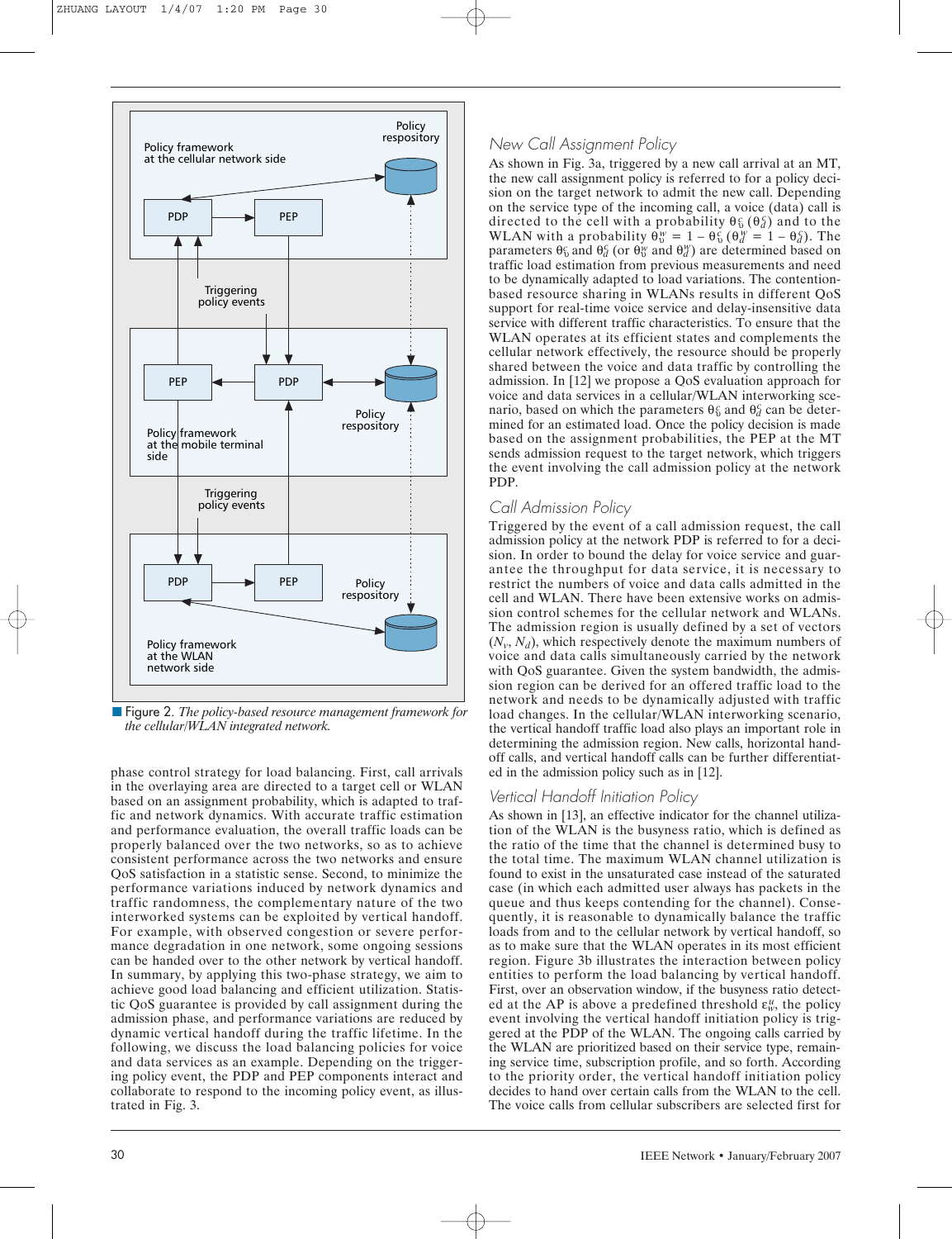

**■** Figure 3. *The interaction between load balancing policies: a) the interaction between new call assignment policy and call admission policy; b) the interaction between vertical handoff initiation policy and call admission policy; c) the interaction between measurement report policy and admission configuration update policy.*

vertical handoff, because the cellular network is efficient in supporting voice service and serves the calls from its subscribers with priority. The policy decision is prompted to the PDP of the MT carrying the selected call. Upon receiving the vertical handoff request, the PDP of the MT directs the PEP to send an admission request to the corresponding cell, which in turn triggers the policy event involving the call admission policy at the PDP of the cellular network.

Second, from the measurement report relayed by the MT, the information about the WLAN network condition is available to the base station of the cellular network. If the busyness ratio of the WLAN is observed to be consistently below a threshold  $\varepsilon_w^l$  for a period of time, it triggers the policy event, which invokes the vertical handoff initiation policy at the cellular network. The cellular PDP makes decisions on transferring a certain traffic load to the WLAN via vertical handoff. Data calls with a long remaining service time and from mobile users with the WLAN as their home network can be first directed to hand over to the WLAN. The rationale behind this principle is to exploit the large bandwidth and high efficiency of the WLAN in supporting data service when the



**■** Figure 4. *The voice call blocking/dropping probabilities of the three schemes in comparison.*

WLAN is underutilized, so that the cellular network is prevented in advance from becoming a system bottleneck. The decision to initiate vertical handoff made by the cellular PDP is then transformed into signaling messages sent to the MT by the cellular PEP. Finally, the PDP of the MT directs its PEP to request admission to the WLAN for potential vertical handoff.

#### Measurement Report Policy

To perform resource management for the integrated network in a distributed manner without a central controller, it is necessary to exchange network information between the interworked systems so that the potential gain of joint management over independent control is well exploited. However, as shown in Fig. 1, the cellular network and WLANs are interworked through an external IP network. This loose coupling results in a large overhead and long latency for the signaling exchange between the two networks. A possible solution is to utilize the MT with dual network interfaces as a relay node. Since ubiquitous coverage is provided by the cellular network, the cellular network interface of the MT can be always enabled for controlling messages, even when the MT is connected to the WLAN for data transmission [7]. As a result, the MT can keep receiving periodic advertisement messages from the cellular network indicating its network condition such as link performance, channel utilization, traffic load, data throughput, call blocking/dropping rates, and so on. Then the MT assembles the cellular network information and relays it to the AP of the WLAN via its WLAN interface. Similarly, the network information of the WLAN can also be relayed to the base station of the cellular network. As illustrated in Fig. 3c, with the triggering event of measurement data received, the measurement report policy is referred to at the PDPs and determines whether it is the right time to update the network information database with the latest measurement report. The policy decision can be based on a control timer for periodic reports or registered criteria such as threshold violation for certain metrics. For example, when the call blocking rate is larger than a predefined threshold, it indicates that the system has more blocked calls than expected with a traffic load increase. In this case an updated measurement report may help the current network PDP decide whether to transfer some calls by vertical handoff to the other network if it is less congested.

### Admission Configuration Update Policy

The admission parameters used in the new call assignment policy and call admission policy depend on the offered traffic loads to the networks. When it is observed from the latest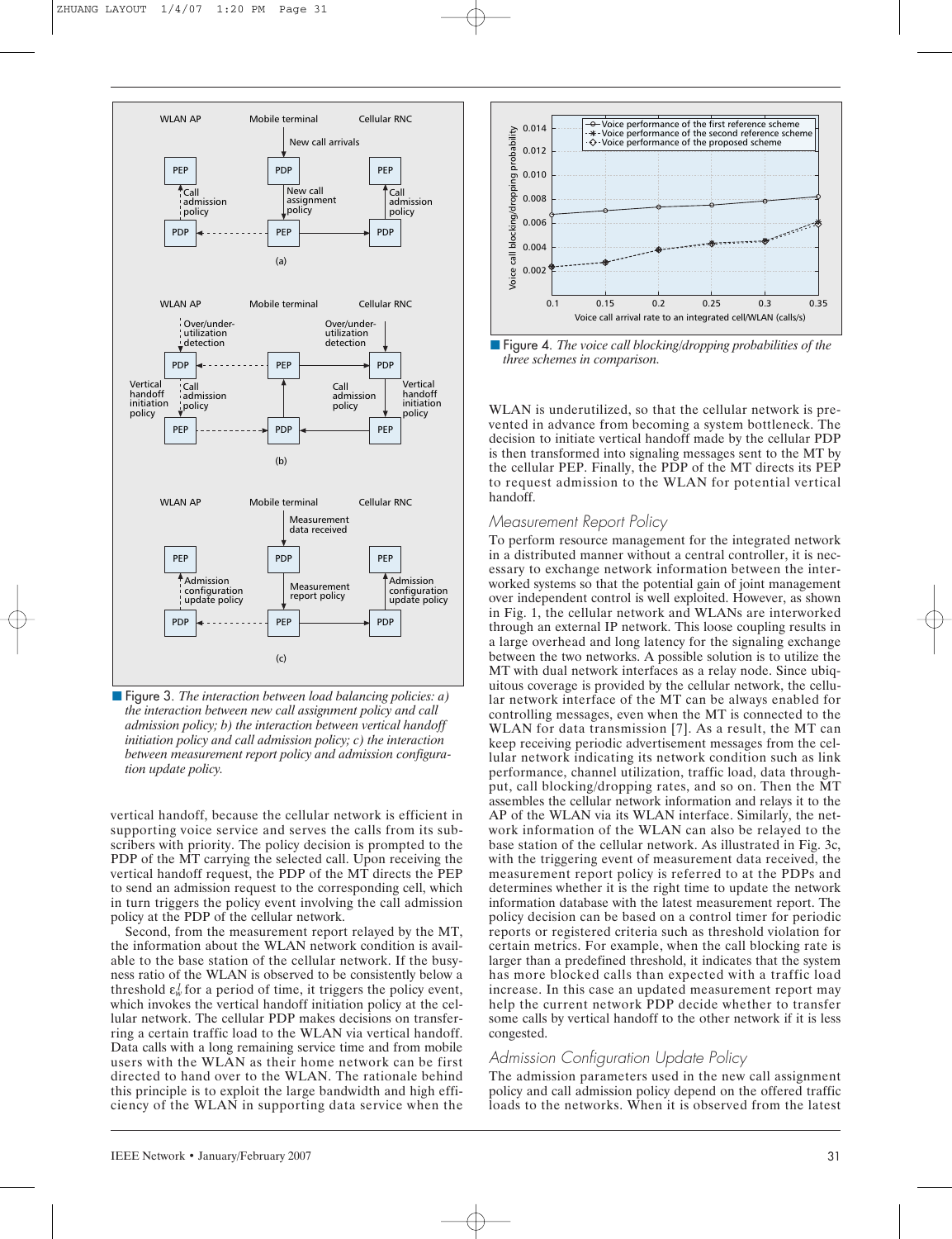| <b>Parameter</b>                                                  | Value |
|-------------------------------------------------------------------|-------|
| Cell bandwidth (Mb/s)                                             | 2.0   |
| WLAN bandwidth (Mb/s)                                             | 11.0  |
| Ratio of WLAN coverage area over that of the cellular cell        | 0.1   |
| Average user residence time of cellular only area in a cell (s)   | 600   |
| Average user residence time of double coverage area in a cell (s) | 840   |
| Average voice call duration (s)                                   | 140   |
| Average data file size (kb)                                       | 512   |
| Requirement of call blocking/dropping probability                 | 0.01  |
| Requirement of data transmission rate (kb/s)                      | 128   |

**■** Table 1. *System parameters for performance evaluation.*



**■** Figure 5. *The data call throughputs of the three schemes in comparison.*

measurement report that changes of the offered traffic loads have exceeded an allowable range and/or have even caused QoS violation, it is necessary to properly adjust the admission configuration according to the traffic load changes. As shown in Fig. 3c, the admission configuration update policy is retrieved upon the triggering event of a measurement report. The decision results of the policy are directed to the network PEP, which updates the policy repository accordingly. To keep consistency, the updated configuration is also sent to the MTs connected to the current network.

# Performance Evaluation

To validate the effectiveness of the load balancing scheme, in the following we evaluate and compare its performance with two other reference schemes for resource management. The first reference scheme uses random network selection, in which an incoming service request in the overlaying area is directed to the cellular network and WLAN with equal probabilities. No vertical handoff from the cell to the overlaying WLAN is considered, since this handoff is not necessary to maintain a connection. The second reference scheme uses a network selection mechanism similar to the new call assignment policy described above. The assignment probabilities are adapted to the traffic loads of different services. Vertical

handoff between the cell and WLAN is taken into account, but only limited to the calls at the boundary of the WLAN coverage. The performance of the two reference schemes is evaluated by the analytical approach proposed in [12]. On the other hand, for the load balancing policies presented earlier, vertical handoff is also performed when a user moves within the WLAN coverage so as to relieve temporary congestion and maximize utilization. Computer simulation is used to evaluate its performance due to difficulties in analytical modeling. The system parameters given in Table 1 are used in the following performance evaluation.

Figures 4 and 5 show the voice call blocking/dropping probabilities and data call throughputs of the three schemes in comparison, respectively. It can be seen that significant performance improvement is achieved with the proposed load balancing scheme. The voice call blocking/dropping probabilities of the three

schemes are well below 1 percent, which is the predefined QoS requirement. The voice call blocking/ dropping probability of the proposed load balancing scheme is very close to that of the second reference scheme, but much lower than that of the first reference scheme with the random network selection. In terms of data call throughput, the second reference scheme has a performance gain of more than 50 percent over the first reference scheme. The achievable data call throughput of the proposed load balancing scheme is even 35 percent higher than that of the second reference scheme. The significant performance improvement comes from the fact that the proposed scheme not only balances the multiservice traffic loads over the two integrated networks by admission control, but also takes good advantage of dynamic vertical handoff to adapt to network states and traffic load variations.

# Conclusions and Further Work

Cellular/WLAN interworking is an effective approach to facilitate evolution toward 4G wireless networks. With an all-IP-based heterogeneous platform, the pooled resources in the cellular/WLAN integrated network should be utilized efficiently for QoS provisioning. In this article we have discussed the load balancing problem for cellular/WLAN integrated networks, which takes good advantage of their unique characteristics such as the two-tier overlaying structure and complementary QoS support for multiple services. A policy-based resource management framework is presented for the loosely coupled cellular/WLAN integrated network. High utilization is achievable by dynamically balancing the offered traffic loads over the two networks via admission control and vertical handoff. Significant performance improvement is observed in comparison with two other reference schemes. For further work, we will develop an effective analytical model for the cellular/WLAN load balancing problem and investigate how to determine the policy parameters so as to maximize the system performance.

#### References

- [1] Q. Song and A. Jamalipour, "Network Selection in an Integrated Wireless LAN and UMTS Environment using Mathematical Modeling and Computing Techniques," IEEE Wireless Commun. vol. 12, no. 3, June 2005, pp. 42–48.
- [2] T. E. Klein and S.-J. Han, "Assignment Strategies for Mobile Data Users in Hierarchical Overlay Networks: Performance of Optimal and Adaptive Strategies," IEEE JSAC, vol. 22, no. 5, June 2004, pp. 849–61.